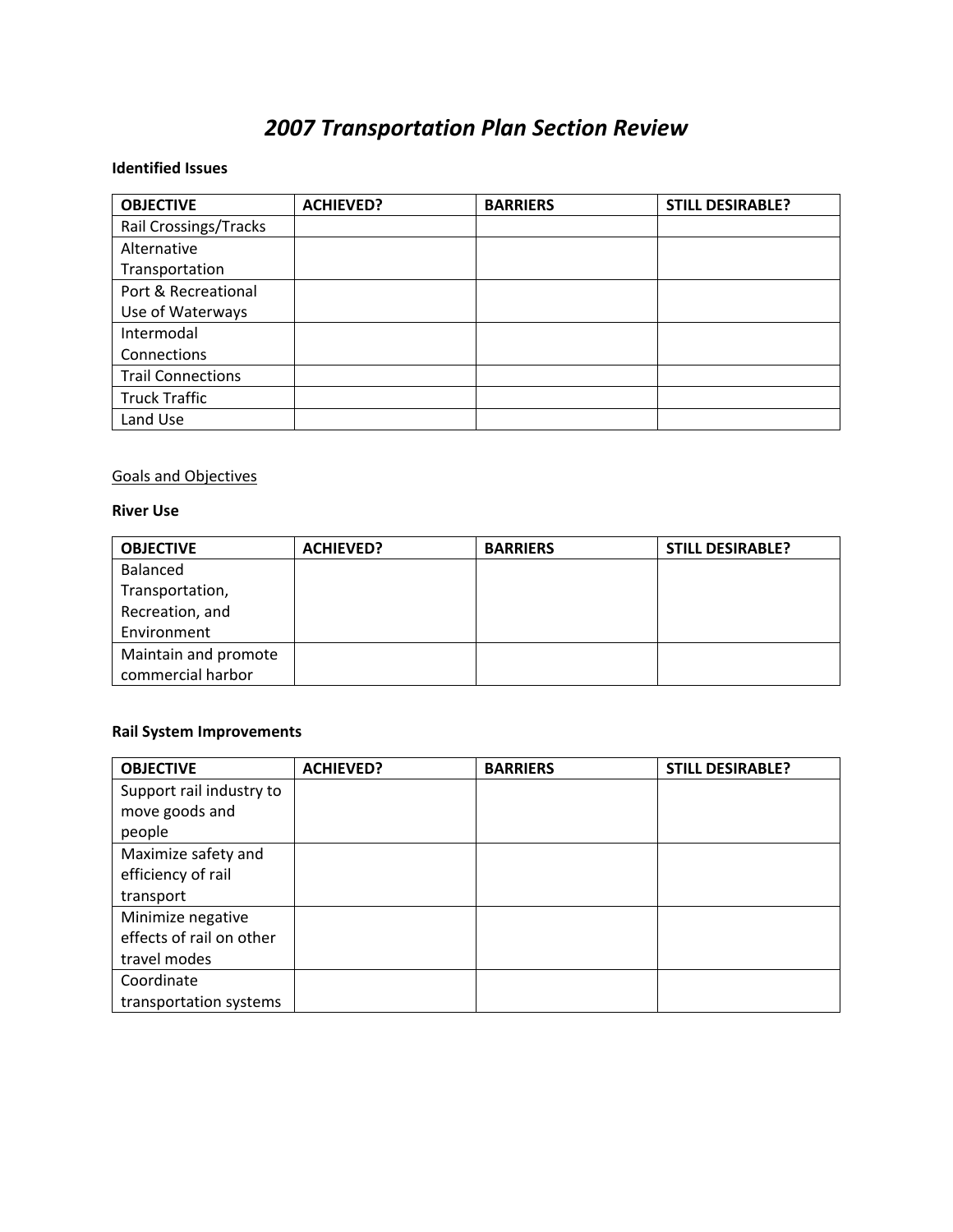# **Surface Transportation Improvements**

| <b>OBJECTIVE</b>        | <b>ACHIEVED?</b> | <b>BARRIERS</b> | <b>STILL DESIRABLE?</b> |
|-------------------------|------------------|-----------------|-------------------------|
| Improve safety and      |                  |                 |                         |
| efficiency of truck     |                  |                 |                         |
| traffic                 |                  |                 |                         |
| Minimize truck traffic  |                  |                 |                         |
| impacts on              |                  |                 |                         |
| neighborhoods,          |                  |                 |                         |
| commercial districts,   |                  |                 |                         |
| and visitor attractions |                  |                 |                         |
| Improve aesthetics and  |                  |                 |                         |
| cleanliness of all      |                  |                 |                         |
| roadways                |                  |                 |                         |
| Incorporate traffic     |                  |                 |                         |
| calming measures in     |                  |                 |                         |
| future street           |                  |                 |                         |
| construction            |                  |                 |                         |
| Design new and          |                  |                 |                         |
| reconstruct existing    |                  |                 |                         |
| streets to narrower     |                  |                 |                         |
| widths to discourage    |                  |                 |                         |
| speeding                |                  |                 |                         |

# **Non‐motorized Transportation**

| <b>OBJECTIVE</b>        | <b>ACHIEVED?</b> | <b>BARRIERS</b> | <b>STILL DESIRABLE?</b> |
|-------------------------|------------------|-----------------|-------------------------|
| Expand the city's       |                  |                 |                         |
| network of sidewalks    |                  |                 |                         |
| and crosswalks for safe |                  |                 |                         |
| & comfortable           |                  |                 |                         |
| pedestrian use          |                  |                 |                         |
| Expand pedestrian and   |                  |                 |                         |
| bicycle trails for      |                  |                 |                         |
| recreation and          |                  |                 |                         |
| transportation          |                  |                 |                         |
| Network to connect      |                  |                 |                         |
| residents to schools,   |                  |                 |                         |
| parks, retail,          |                  |                 |                         |
| downtown, 3rd places,   |                  |                 |                         |
| and trails              |                  |                 |                         |
| Expand and improve      |                  |                 |                         |
| on-street bicycle       |                  |                 |                         |
| network, particularly   |                  |                 |                         |
| for trails and          |                  |                 |                         |
| destinations            |                  |                 |                         |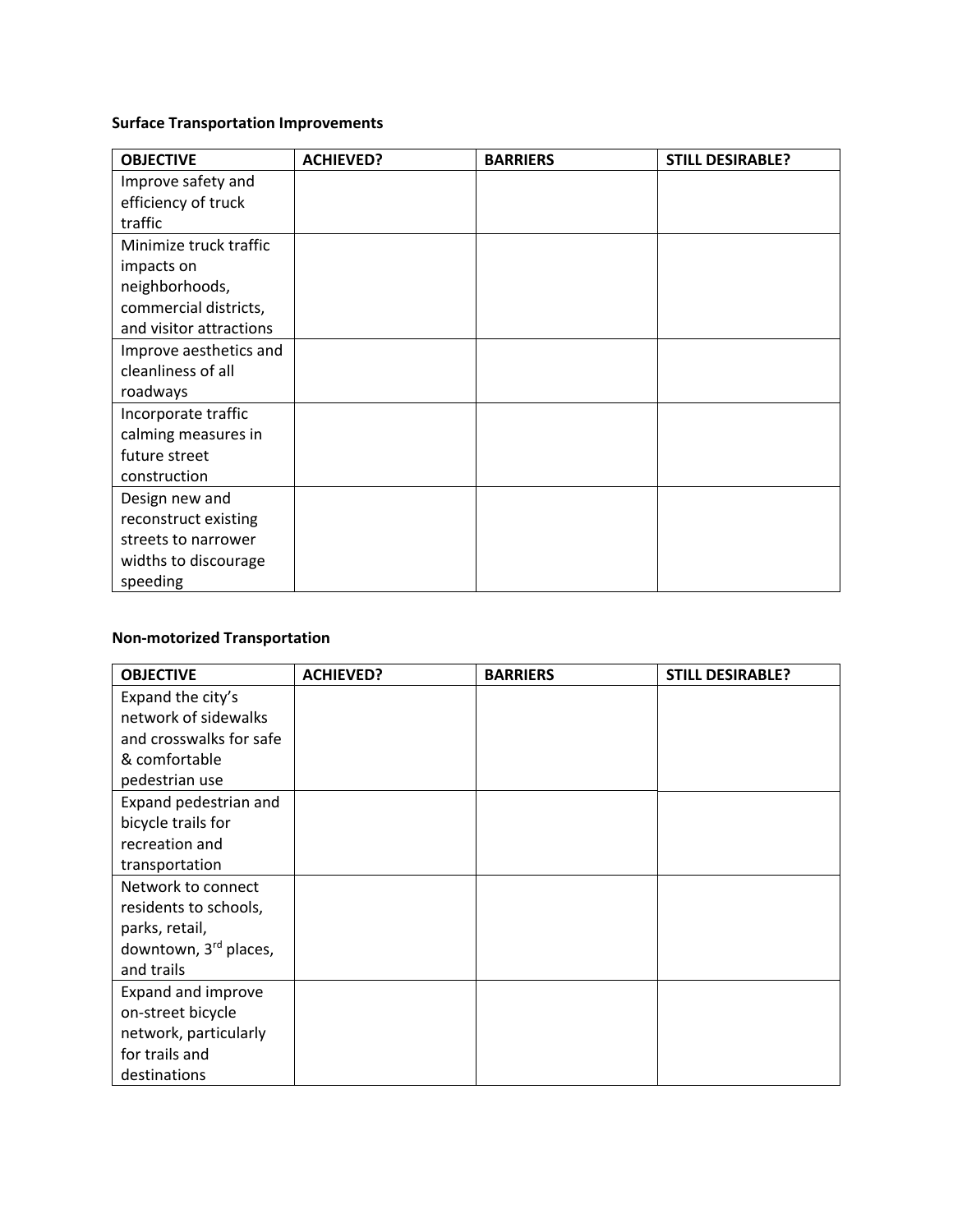#### **Public Transit**

| <b>OBJECTIVE</b>         | <b>ACHIEVED?</b> | <b>BARRIERS</b> | <b>STILL DESIRABLE?</b> |
|--------------------------|------------------|-----------------|-------------------------|
| Accessible public        |                  |                 |                         |
| transportation system    |                  |                 |                         |
| for nearly all residents |                  |                 |                         |
| for efficient service to |                  |                 |                         |
| destinations             |                  |                 |                         |
| Promote carpooling       |                  |                 |                         |
| and ridesharing          |                  |                 |                         |
| Promote land use         |                  |                 |                         |
| development that         |                  |                 |                         |
| incorporates             |                  |                 |                         |
| pedestrian, bicycle, and |                  |                 |                         |
| transit access and       |                  |                 |                         |
| reduces dependence       |                  |                 |                         |
| on private vehicles      |                  |                 |                         |

#### **Airport Improvements**

| <b>OBJECTIVE</b>        | <b>ACHIEVED?</b> | <b>BARRIERS</b> | <b>STILL DESIRABLE?</b> |
|-------------------------|------------------|-----------------|-------------------------|
| Support aviation        |                  |                 |                         |
| industry as viable      |                  |                 |                         |
| means of transport      |                  |                 |                         |
| into/out of Winona      |                  |                 |                         |
| Maintain and expand     |                  |                 |                         |
| upon the existing       |                  |                 |                         |
| services at the airport |                  |                 |                         |
| Utilize air             |                  |                 |                         |
| transportation to       |                  |                 |                         |
| support Winona's        |                  |                 |                         |
| industries              |                  |                 |                         |

#### **Commercial Harbor & Port Facilities**

| <b>ACTION</b>          | <b>ACHIEVED?</b> | <b>BARRIERS</b> | <b>STILL DESIRABLE?</b> |
|------------------------|------------------|-----------------|-------------------------|
| Improvements to        |                  |                 |                         |
| docking facilities for |                  |                 |                         |
| east end industries    |                  |                 |                         |
| A container transfer   |                  |                 |                         |
| facility to            |                  |                 |                         |
| accommodate river-to-  |                  |                 |                         |
| rail transfers         |                  |                 |                         |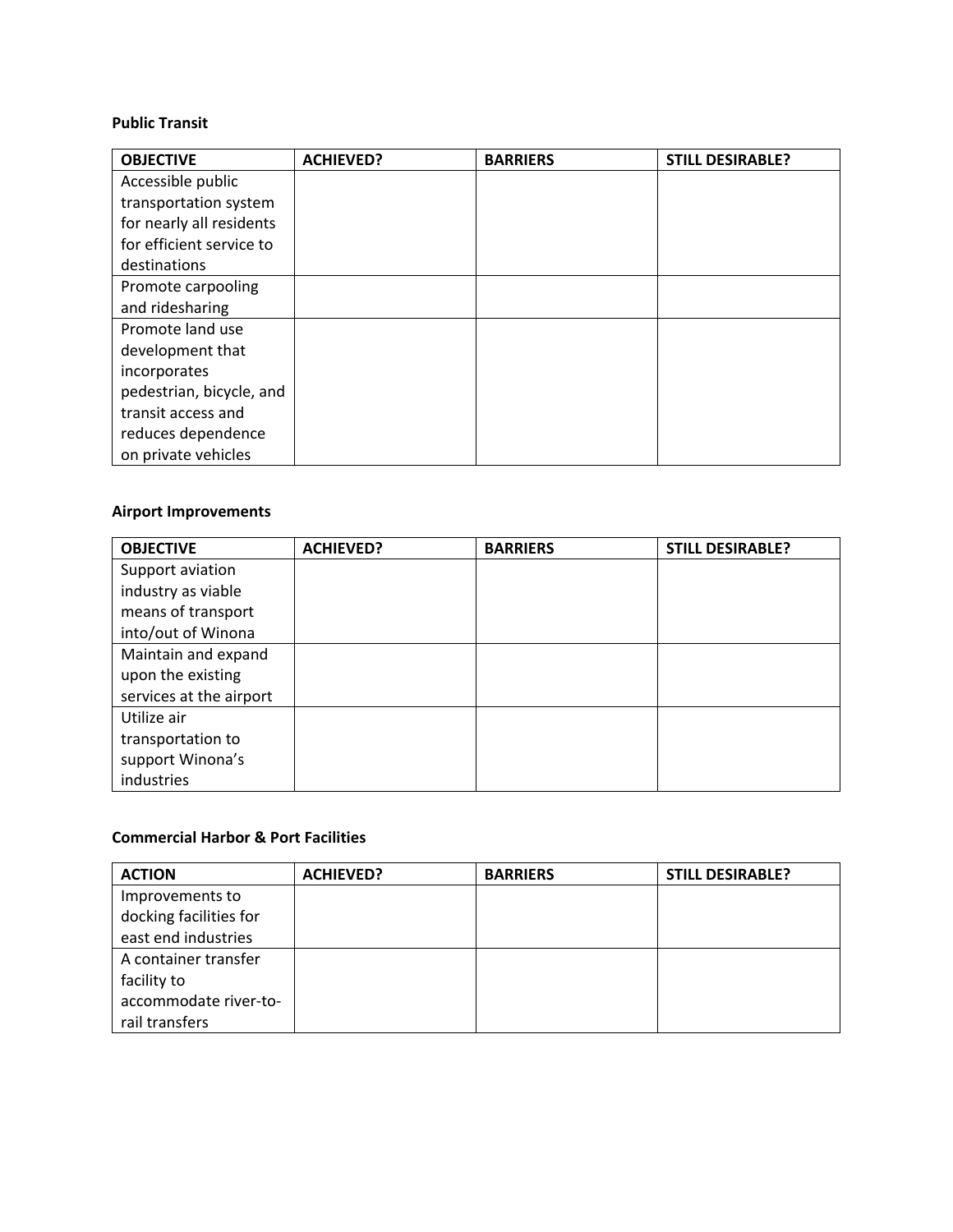# **Rail Relocations and Safety Improvements**

| <b>ACTION</b>                | <b>ACHIEVED?</b> | <b>BARRIERS</b> | <b>STILL DESIRABLE?</b> |
|------------------------------|------------------|-----------------|-------------------------|
| Levee Park Rail Yard         |                  |                 |                         |
| Relocation                   |                  |                 |                         |
| <b>Canadian Pacific Rail</b> |                  |                 |                         |
| Yard Relocation and          |                  |                 |                         |
| <b>Amtrak Station</b>        |                  |                 |                         |
| Improvements                 |                  |                 |                         |
| <b>Wall Street Track</b>     |                  |                 |                         |
| <b>Removal and Switching</b> |                  |                 |                         |
| <b>Track Replacement</b>     |                  |                 |                         |
| <b>Rail Crossings</b>        |                  |                 |                         |
| Improvements                 |                  |                 |                         |

# **Continue to Support and Enhance Passenger Rail Service**

| <b>ACTION</b>          | <b>ACHIEVED?</b> | <b>BARRIERS</b> | <b>STILL DESIRABLE?</b> |
|------------------------|------------------|-----------------|-------------------------|
| Redevelopment around   |                  |                 |                         |
| <b>Amtrack Station</b> |                  |                 |                         |
| More MSP-Chicago       |                  |                 |                         |
| Trips                  |                  |                 |                         |

# **Improve Transit Service**

| <b>ACTION</b>           | <b>ACHIEVED?</b> | <b>BARRIERS</b> | <b>STILL DESIRABLE?</b> |
|-------------------------|------------------|-----------------|-------------------------|
| Survey existing and     |                  |                 |                         |
| potential transit users |                  |                 |                         |
| Invest in improved      |                  |                 |                         |
| transit stop amenities  |                  |                 |                         |
| Promote alternative     |                  |                 |                         |
| fuels for transit       |                  |                 |                         |
| vehicles                |                  |                 |                         |
| Evaluate Dial-a-Ride    |                  |                 |                         |
| Improve public          |                  |                 |                         |
| information             |                  |                 |                         |
| Review transit routes   |                  |                 |                         |
| Trolley or shuttle to   |                  |                 |                         |
| remote parking lots     |                  |                 |                         |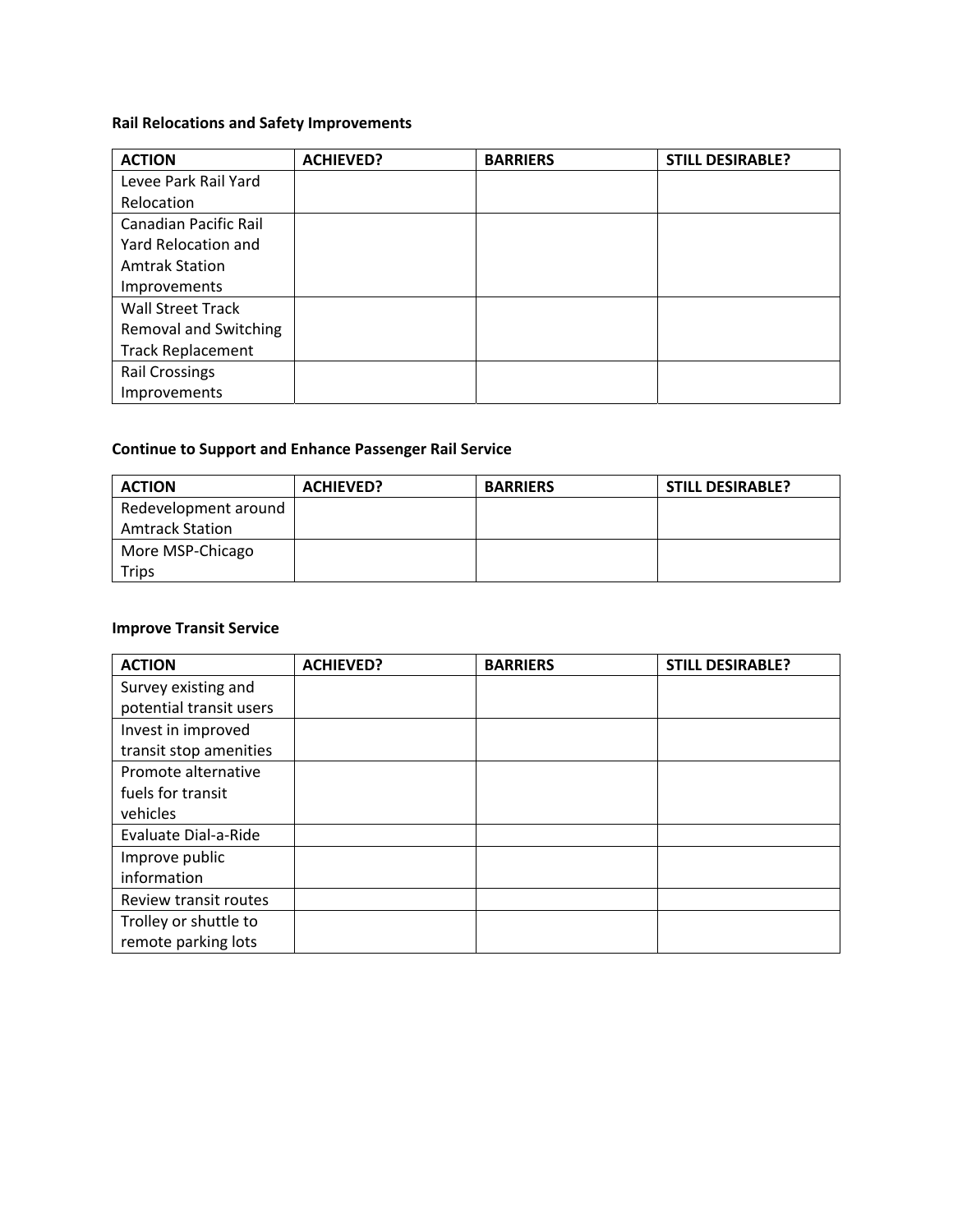# **Interstate Bridge Reconstruction**

| <b>ACTION</b>                | <b>ACHIEVED?</b> | <b>BARRIERS</b> | <b>STILL DESIRABLE?</b> |
|------------------------------|------------------|-----------------|-------------------------|
| Safe and inviting to         |                  |                 |                         |
| bicycles and                 |                  |                 |                         |
| pedestrians                  |                  |                 |                         |
| Protect historic             |                  |                 |                         |
| properties from              |                  |                 |                         |
| demolition including         |                  |                 |                         |
| Huff-Lamberton and           |                  |                 |                         |
| <b>YMCA</b>                  |                  |                 |                         |
| <b>Municipal Boat Harbor</b> |                  |                 |                         |
| on Latsch Island should      |                  |                 |                         |
| be preserved                 |                  |                 |                         |
| Truck access to              |                  |                 |                         |
| <b>Riverview Drive</b>       |                  |                 |                         |
| Contribute to goals of       |                  |                 |                         |
| Land Use Plan and            |                  |                 |                         |
| Downtown                     |                  |                 |                         |
| <b>Revitalization Plan</b>   |                  |                 |                         |
| Review current               |                  |                 |                         |
| alignment of HWY 43          |                  |                 |                         |

#### **Revise Truck Routes**

| <b>ACTION</b>           | <b>ACHIEVED?</b> | <b>BARRIERS</b> | <b>STILL DESIRABLE?</b> |
|-------------------------|------------------|-----------------|-------------------------|
| <b>Emphasize Second</b> |                  |                 |                         |
| Street as East-West     |                  |                 |                         |
| truck route             |                  |                 |                         |
| Enforce vehicle noise   |                  |                 |                         |
| laws                    |                  |                 |                         |
| Consider additional     |                  |                 |                         |
| truck route changes on  |                  |                 |                         |
| east end                |                  |                 |                         |

# **Improve Highway 61 Access Points and Frontage Roads**

| <b>ACTION</b>          | <b>ACHIEVED?</b> | <b>BARRIERS</b> | <b>STILL DESIRABLE?</b> |
|------------------------|------------------|-----------------|-------------------------|
| Work with MnDOT on     |                  |                 |                         |
| design and funding for |                  |                 |                         |
| <i>improvements</i>    |                  |                 |                         |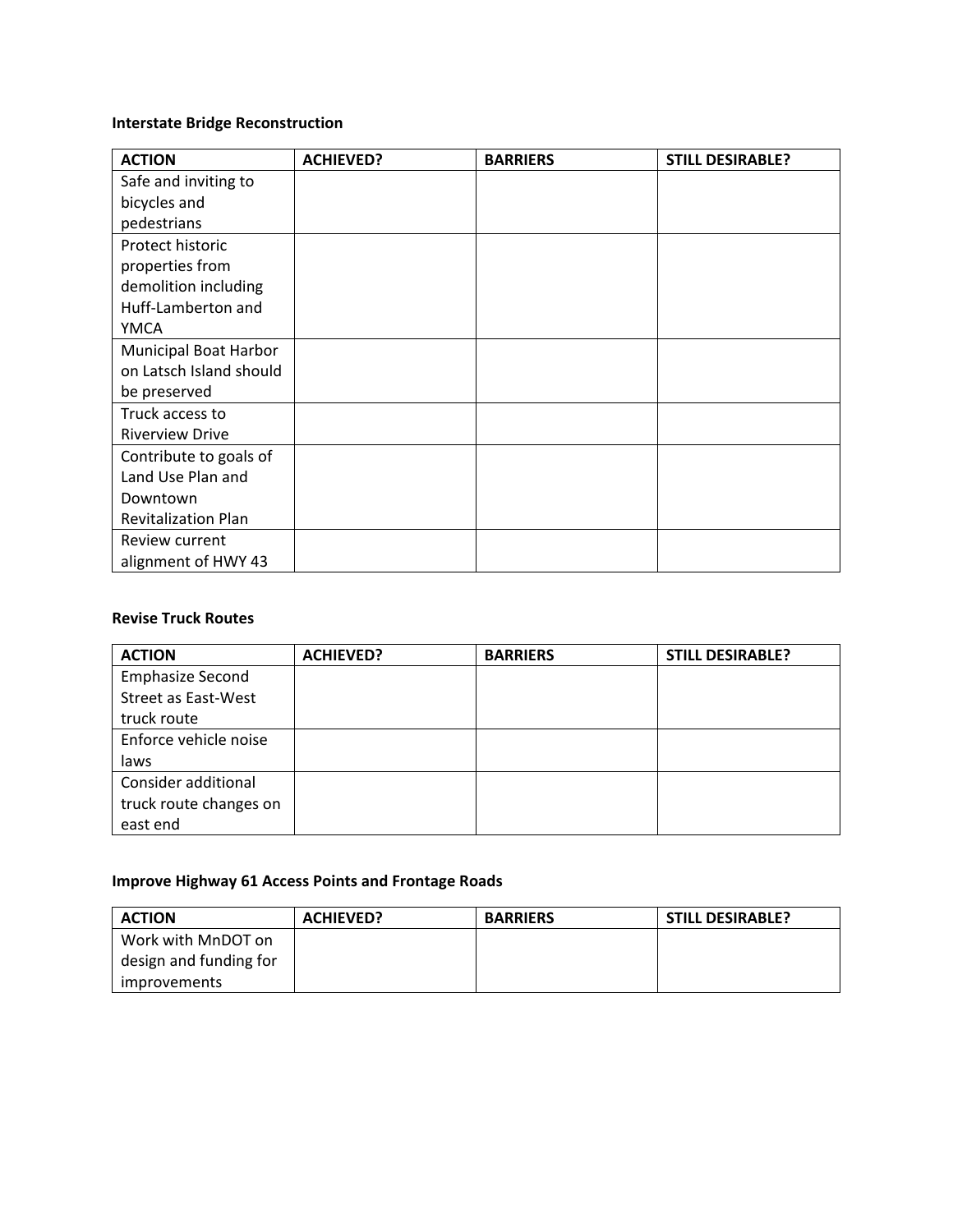# **Pursue Priority Road Improvements**

| <b>ACTION</b>           | <b>ACHIEVED?</b> | <b>BARRIERS</b> | <b>STILL DESIRABLE?</b> |
|-------------------------|------------------|-----------------|-------------------------|
| Louisa Street Extension |                  |                 |                         |
| Louisa Street Overpass  |                  |                 |                         |
| Sarnia Street Extension |                  |                 |                         |
| into Riverbend          |                  |                 |                         |
| Industrial Park         |                  |                 |                         |

# **Citywide Trail System**

| <b>ACTION</b>                | <b>ACHIEVED?</b> | <b>BARRIERS</b> | <b>STILL DESIRABLE?</b> |
|------------------------------|------------------|-----------------|-------------------------|
| Multi-purpose trails         |                  |                 |                         |
| Park multi-purpose           |                  |                 |                         |
| trails                       |                  |                 |                         |
| <b>Bicycle Lanes</b>         |                  |                 |                         |
| <b>Shared Shoulders</b>      |                  |                 |                         |
| <b>Bicycle Routes</b>        |                  |                 |                         |
| <b>Hiking and Ski Trails</b> |                  |                 |                         |
| <b>Water Trails</b>          |                  |                 |                         |
| <b>Waterfront Trail</b>      |                  |                 |                         |
| Wabasha Street Bicycle       |                  |                 |                         |
| Boulevard                    |                  |                 |                         |
| Lake Boulevard bike          |                  |                 |                         |
| route or lane                |                  |                 |                         |
| Louisa Street bike lane      |                  |                 |                         |
| Riverway Streets             |                  |                 |                         |
| <b>Regional Connections</b>  |                  |                 |                         |

#### **Sidewalks and Paths in Neighborhoods**

| <b>ACTION</b>                                                                   | <b>ACHIEVED?</b> | <b>BARRIERS</b> | <b>STILL DESIRABLE?</b> |
|---------------------------------------------------------------------------------|------------------|-----------------|-------------------------|
| New development<br>requiring sidewalks<br>(both sides) or off-<br>street trails |                  |                 |                         |
| Regular maintenance<br>schedule for sidewalks                                   |                  |                 |                         |

# **Bicycle Parking**

| <b>ACTION</b>           | <b>ACHIEVED?</b> | <b>BARRIERS</b> | <b>STILL DESIRABLE?</b> |
|-------------------------|------------------|-----------------|-------------------------|
| Include bike parking in |                  |                 |                         |
| parking lots            |                  |                 |                         |